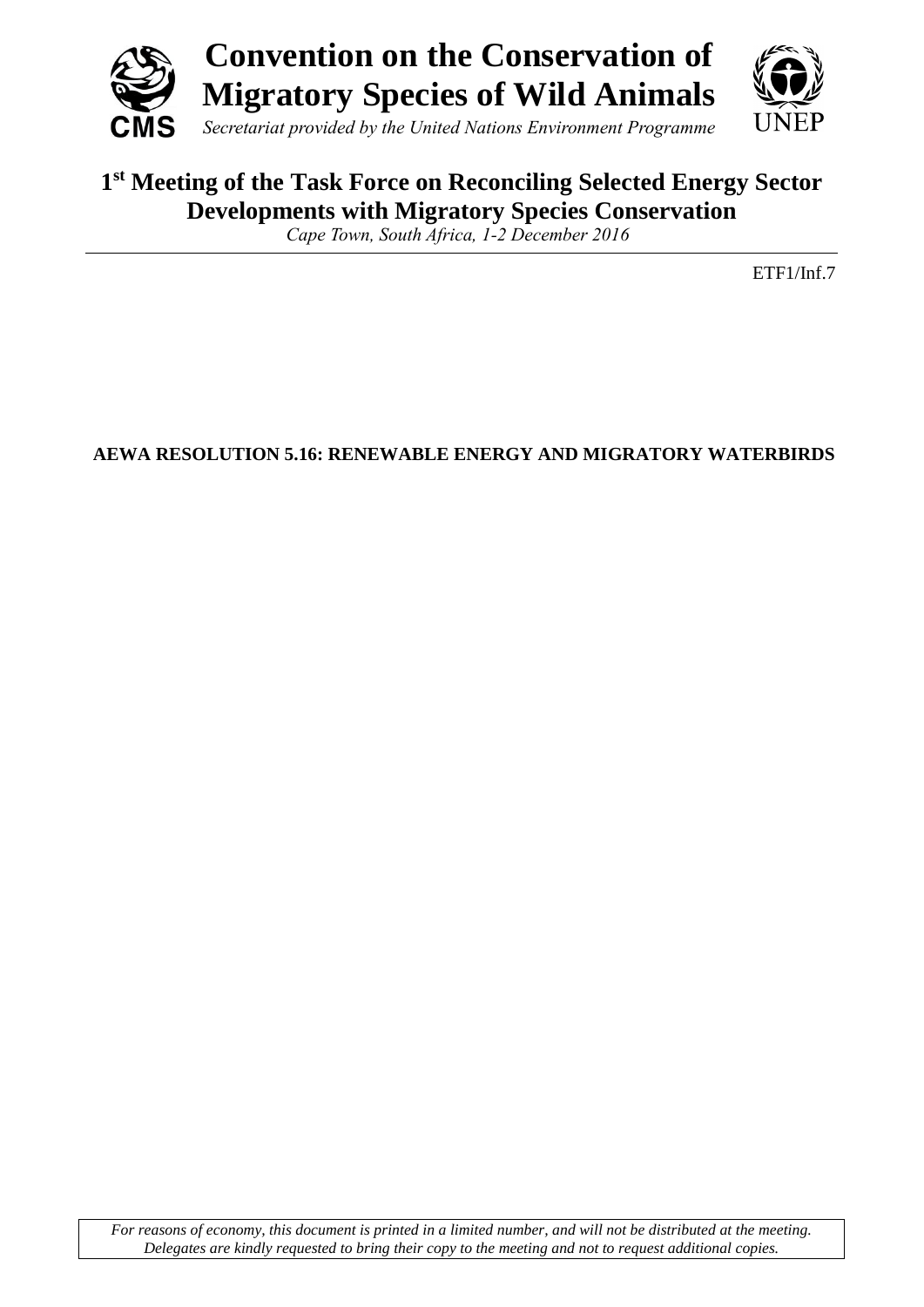

*AGREEMENT ON THE CONSERVATION OF AFRICAN-EURASIAN MIGRATORY WATERBIRDS*

**5 th SESSION OF THE MEETING OF THE PARTIES** 14 – 18 May 2012, La Rochelle, France



*"Migratory waterbirds and people - sharing wetlands"*

## RESOLUTION 5.16

## **RENEWABLE ENERGY AND MIGRATORY WATERBIRDS**

*Recognising* the beneficial role of renewable energies in both mitigating and adapting to climate change and the significance of addressing issues arising from climate change for the long-term survival of migratory waterbirds as highlighted in Resolution 4.14 on the Effects of Climate Change on Migratory Waterbirds,

*Further recognising* that, as renewable power generation is estimated by the International Energy Agency to triple globally by 2035 with a similar increase expected in the use of biofuels, there is a need to assess and consequently address possible adverse effects from renewable energy sources on migratory waterbirds,

*Acknowledging* that wind energy installations in particular, can have both direct and indirect impacts on birds under some circumstances, for example, as concluded in the Bern Convention Report "Effects of Wind Farms on Birds",

*Further acknowledging* that the production and use of biofuels can potentially have negative effects on biodiversity including the degradation of crucial waterbird habitats such as wetlands, depending on factors such as the feedstocks used, the mode and place of production and the agricultural practices used as highlighted in the draft Ramsar Technical Report *"Wetlands and Energy Issues: A Review on the Possible Implications of Policies, Plans and Activities in the Energy Sector for the Wise Use of Wetlands",*

*Recalling* that, in accordance with Paragraph 4.3 of the AEWA Action Plan, Contracting Parties are required, *inter alia* to assess the impact of proposed projects which are likely to lead to conflicts between populations listed in Table 1and human interests, to promote high environmental standards in the planning and construction of structures in order to minimise their impact on populations tabled under Table 1, and to consider steps to minimise any impact caused by existing structures,

*Further recalling* Resolutions 7.5 and 10.9 of the Convention on the Conservation of Migratory Species on wind turbines and migratory species and on the conservation of migratory species in the light of climate change, which *inter alia* call for the application of strategic environmental impact assessments, the development of environmental sensitivity and zoning maps and post-construction monitoring of climate change mitigation and adaptation projects, such as bio-energy production, as well as guidelines for the construction of offshore wind farms aimed at minimising the negative impacts on migratory species,

*Recognising* Resolution X.25 of the Ramsar Convention on Wetlands regarding wetlands and biofuels, which *inter alia* calls for the assessment of the potential impacts, benefits and risks of biofuel production, affecting wetlands,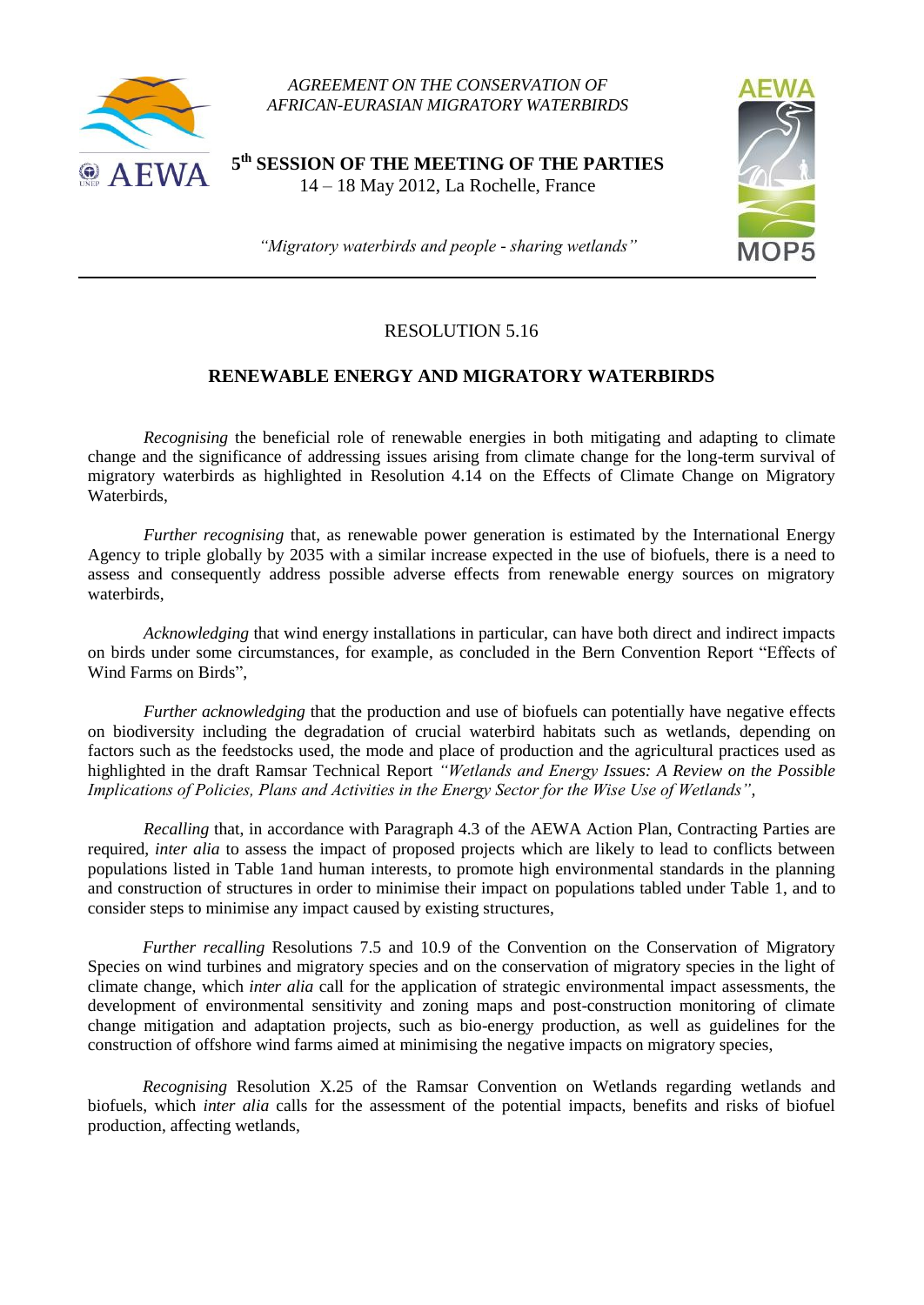*Further acknowledging* that negative impacts of some renewable energy installations on waterbirds can be substantially minimised through careful site selection, by learning from post-construction monitoring and by undertaking activities to mitigate adverse effects as highlighted *inter alia* in the World Bank working paper "*Good and Bad Dams: Environmental Criteria for Site Selection of Hydroelectric Projects*",

*Noting with satisfaction also* the UNDP/GEF 'Migratory Soaring Birds Project', which is being implemented by BirdLife International, and which aims to ensure that the conservation needs of migratory soaring birds are addressed by industry, including the energy sector, along the Red Sea/Rift Valley Flyway, and the potential this project has to promote the implementation of this resolution and the above-mentioned guidelines at national and local levels.

## *The Meeting of the Parties:*

1. *Calls upon* Contracting Parties to develop and strengthen national renewable energy planning and development to include monitoring in order to avoid and minimise adverse effects of renewable energy installations (including for biofuels) on waterbirds, and in particular to:

1.1 carefully evaluate potential sites for the development of new renewable energy installations where there is a likelihood of significant negative impacts on migratory waterbirds*, inter alia* by undertaking strategic environmental assessments and environmental impact assessments (SEA and EIA), developing sensitivity and zoning maps, thereby avoiding existing protected areas, such as Ramsar Sites and Special Protection Areas, or other sites of importance (including Important Bird Areas) where rigorous and complete SEA and EIA show significant negative impacts on migratory waterbirds;

1.2 in addition, where rigorous and complete SEA and EIA show significant negative impacts on migratory waterbirds, avoid sites located within the main migration corridors of migratory waterbirds which have been shown to experience high bird densities, such as wetlands, coastlines, ridges and other topographic features, also taking into consideration possible indirect effects such as disturbance, displacement, loss or deterioration of habitats;

1.3 strengthen, if necessary, national level cross-sectoral land-use planning and ensure that the vital needs of migratory waterbird species are mainstreamed within energy policy;

1.4 ensure that water usage in renewable energy processes does not affect critical waterbird habitats and is economised where this might be the case, and that possible negative impacts of construction of infrastructure related to renewable energy installations, such as the building of roads and power lines, are kept at the minimum level;

1.5 follow existing international environmental guidelines, recommendations and criteria for the project-level environmental impact assessment development and utilisation of renewable energy sources;

1.6 use AEWA Guideline No. 11 on how to avoid, minimise or mitigate the impacts of infrastructural developments and related disturbance affecting waterbirds and widely disseminate this to interested Parties;

1.7 encourage post-development monitoring of renewable energy installations and associated infrastructure in order to identify possible effects on biodiversity and ensure that lessons learned from post-development monitoring feed into the process for planning future developments;

1.8 encourage the mitigation of adverse effects of existing renewable energy installations and associated infrastructure where such effects have been identified;

1.9 share information from post-construction monitoring and mitigation measures in renewable energy installations on observed effects on migratory waterbirds and their habitats, so Parties can